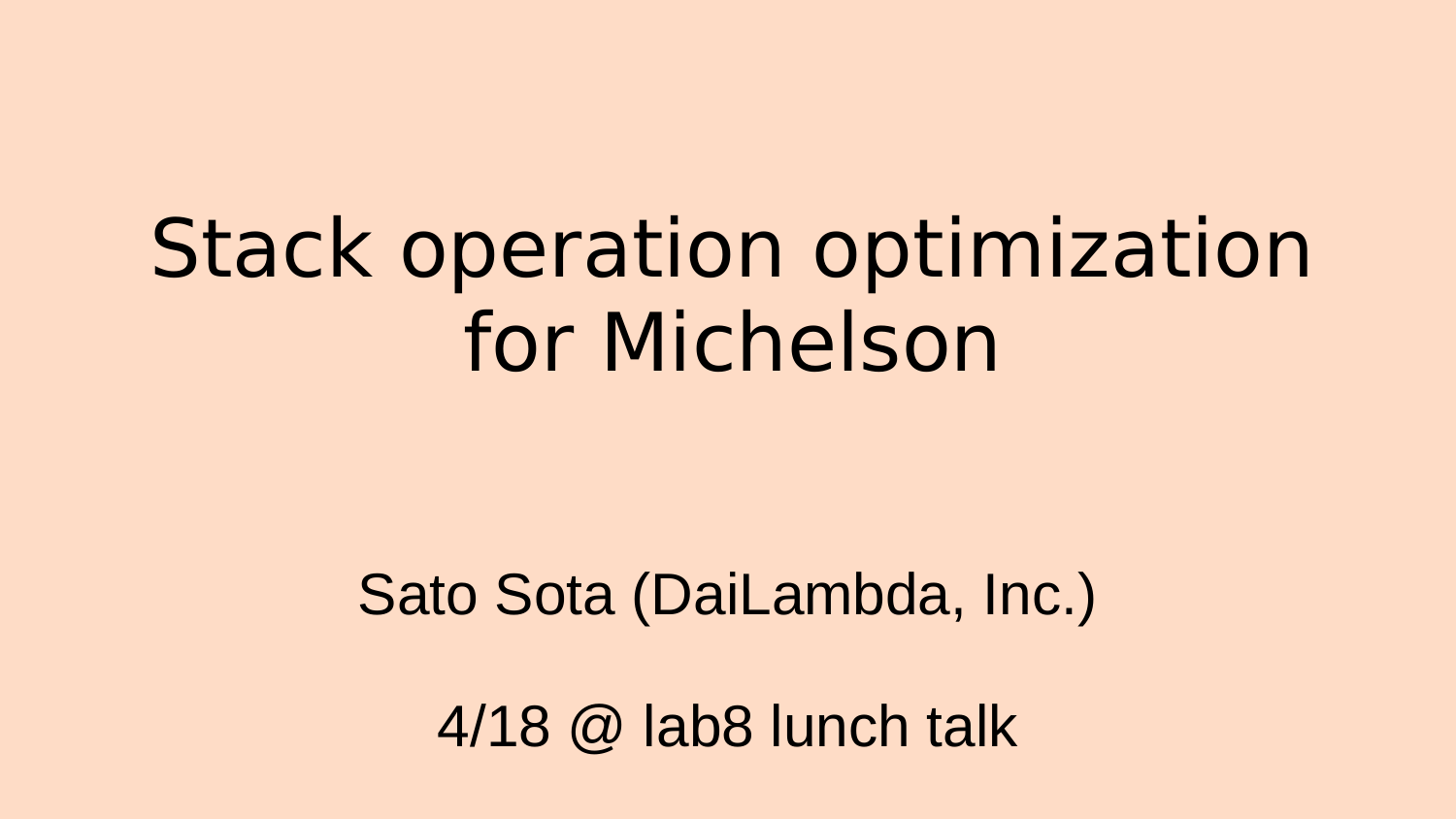## Background

- Michelson
	- for Tezos smart-contract development
	- Stack based
		- c.f.) Forth / Java bytecode / OCaml bytecode
	- Statically typed
	- Hard to write by hand
		- Various high-level languages & compilers are developed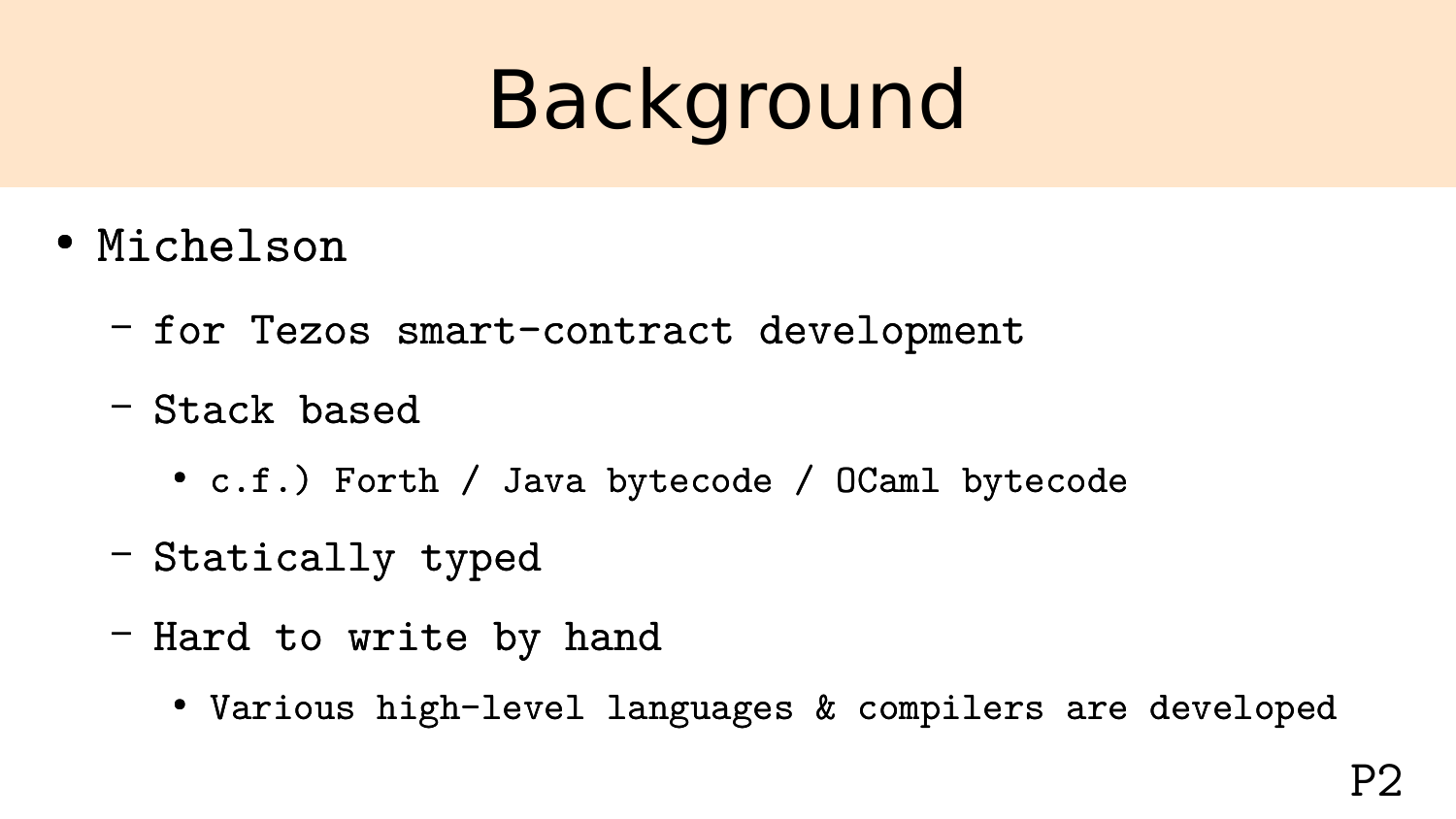### Michelson code example

- <https://smartpy.io/ide>
	- Online IDE for Python → Michelson compiler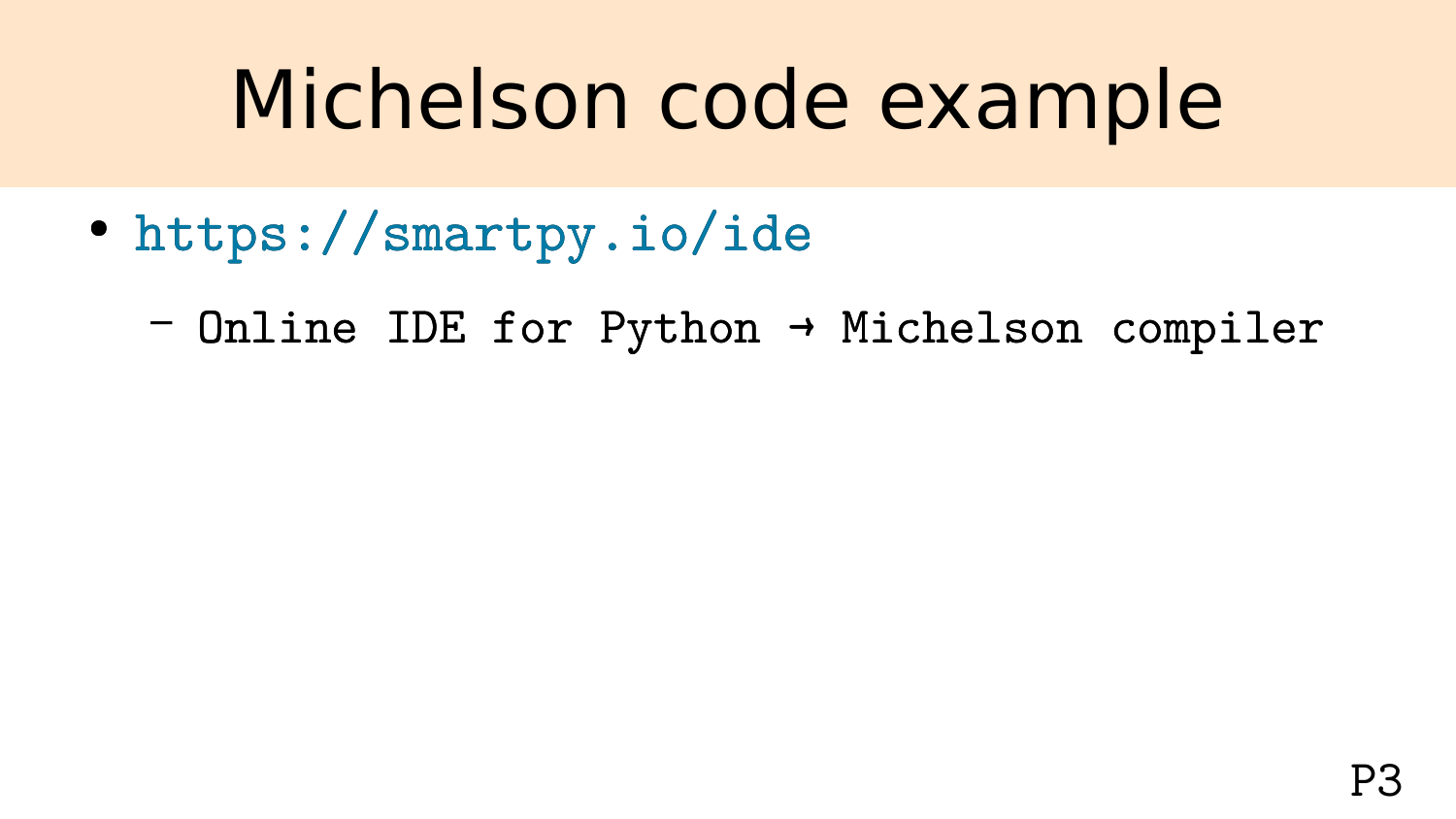## Michelson in Real World

- Program costs "storage burn"
	- in proportion to its size
	- $-$  1byte  $\sim$  0.001\$  $\sim$  0.1 yen
- Unoptimized contracts are deployed
	- Compiler emits unoptimized code
	- Optz (our optimizer) reduces avg. 5% of size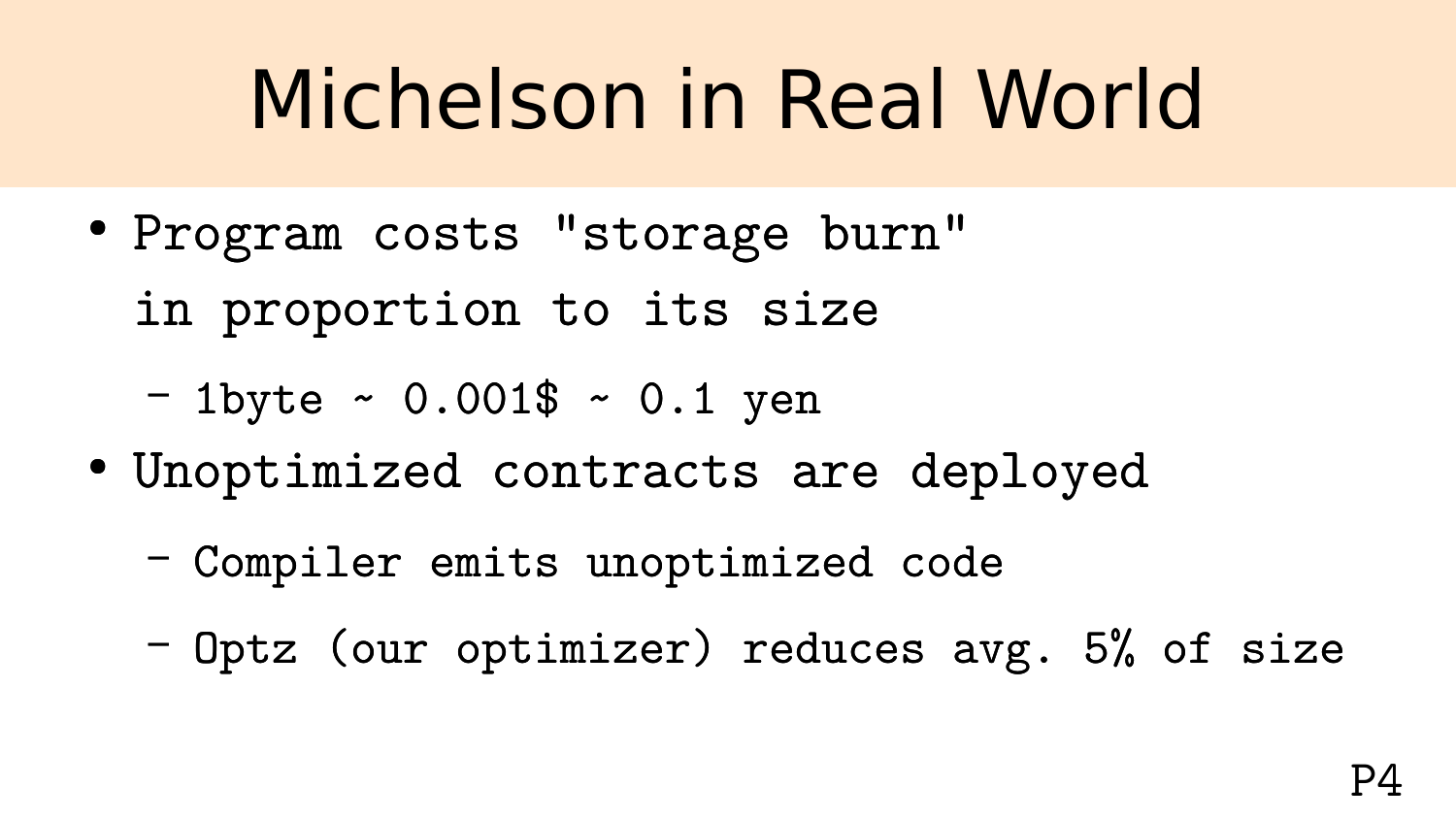# **Optz**

- <https://dailambda.jp/optz/>
	- Online editor: <https://dailambda.jp/optz-js/>
- Optz optimizes Michelson code in 3 ways
	- 1. pattern matching
		- { SWAP; LT; }  $\rightarrow$  { GT; }
		- { DROP n; DROP m; }  $\rightarrow$  { DROP (n+m); }

2. Exhaustive search on stack manip op seq

P5

3. Special case optimization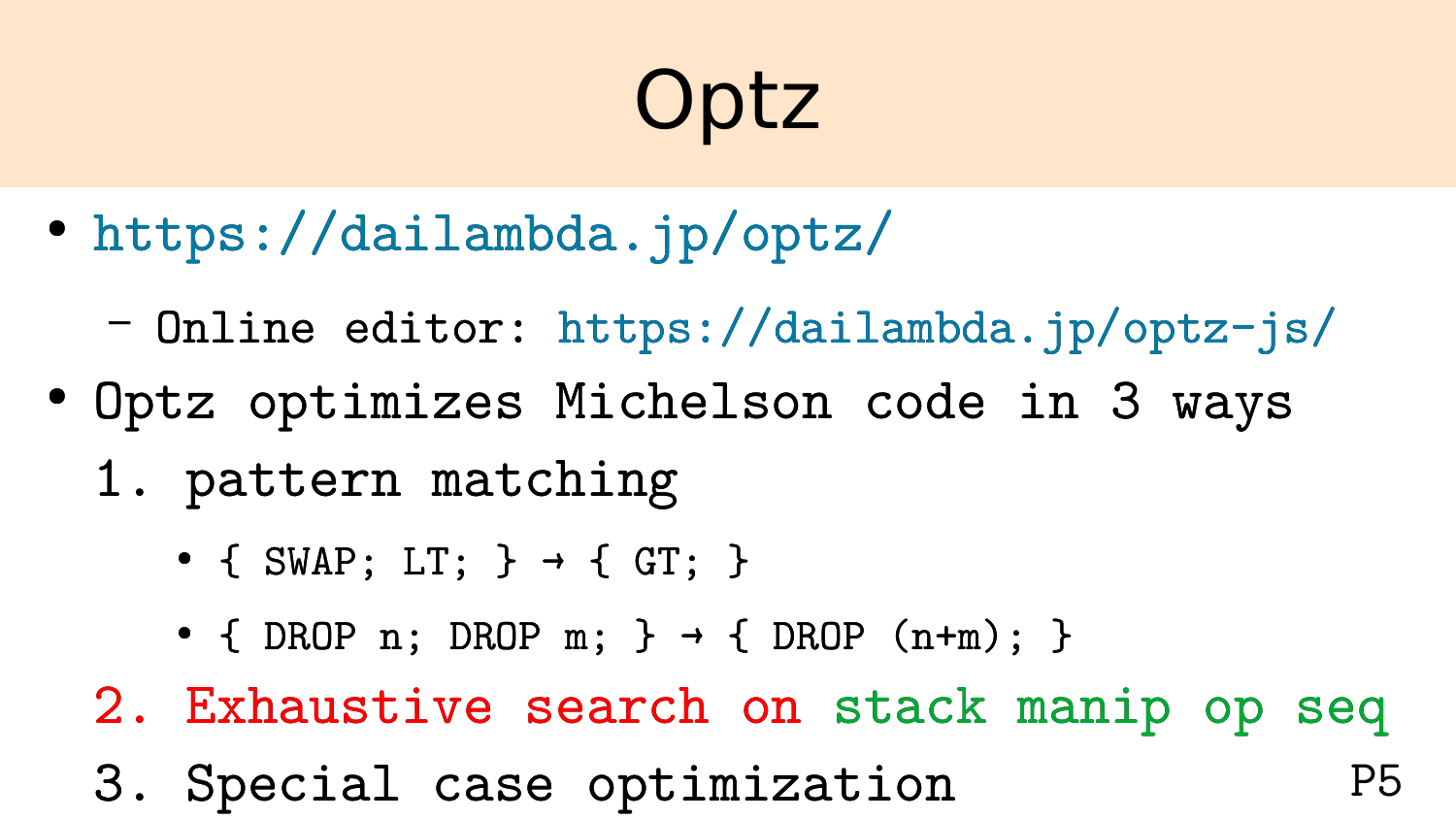### Optimization Example of Exhaustive search

● Before) SWAP; DUP 1; DUG 2



● After) DUP 2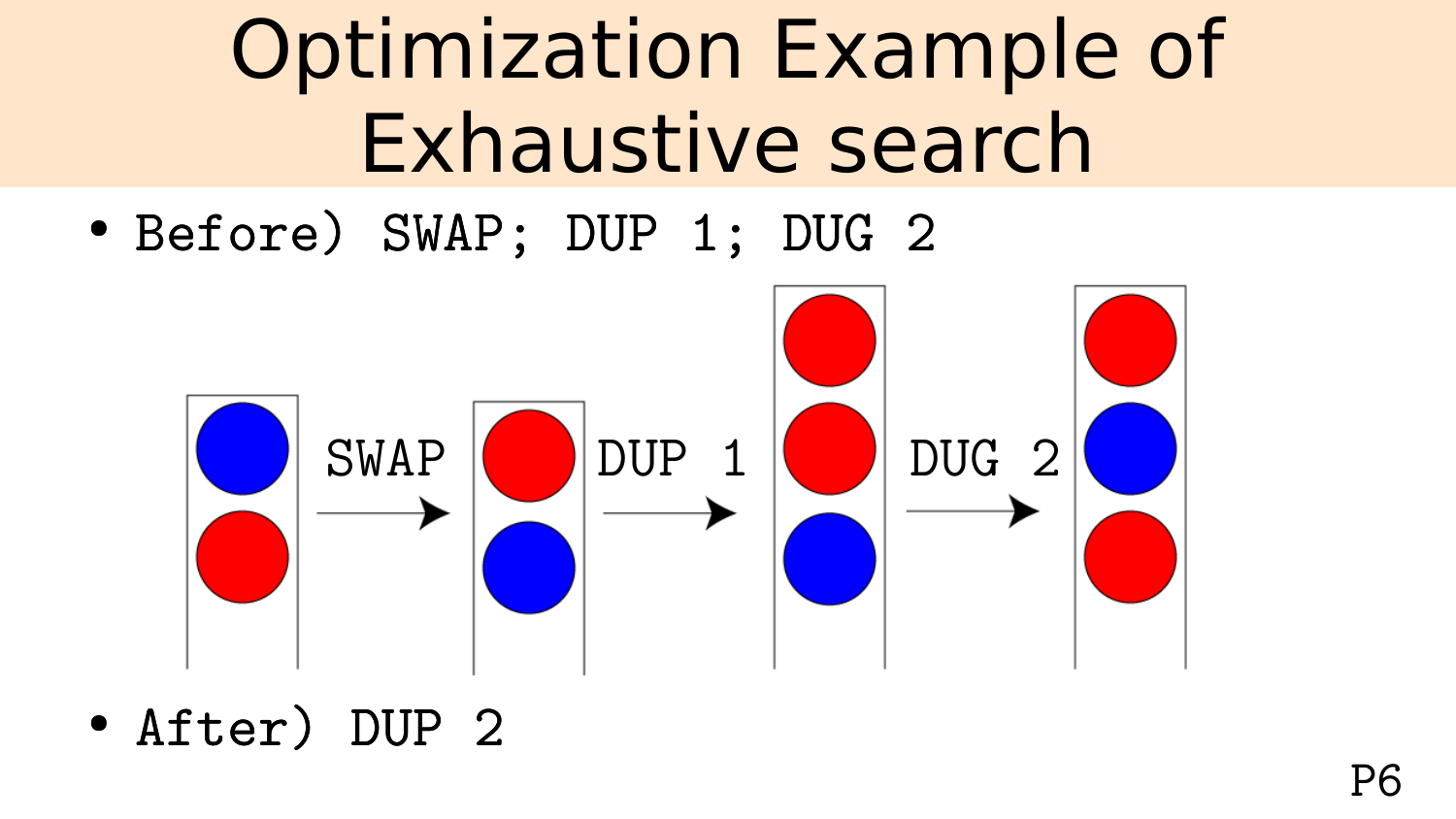### Target of exhaustive search

- Sequence of stack manipulation operations
- Target
	- PUSH, DUP, DROP ... insert/delete elements
	- SWAP, DIG, DUG ... rearrange elements
- Non-target
	- ADD, MUL, CMP ... calculation
	- IF, LOOP ... control operators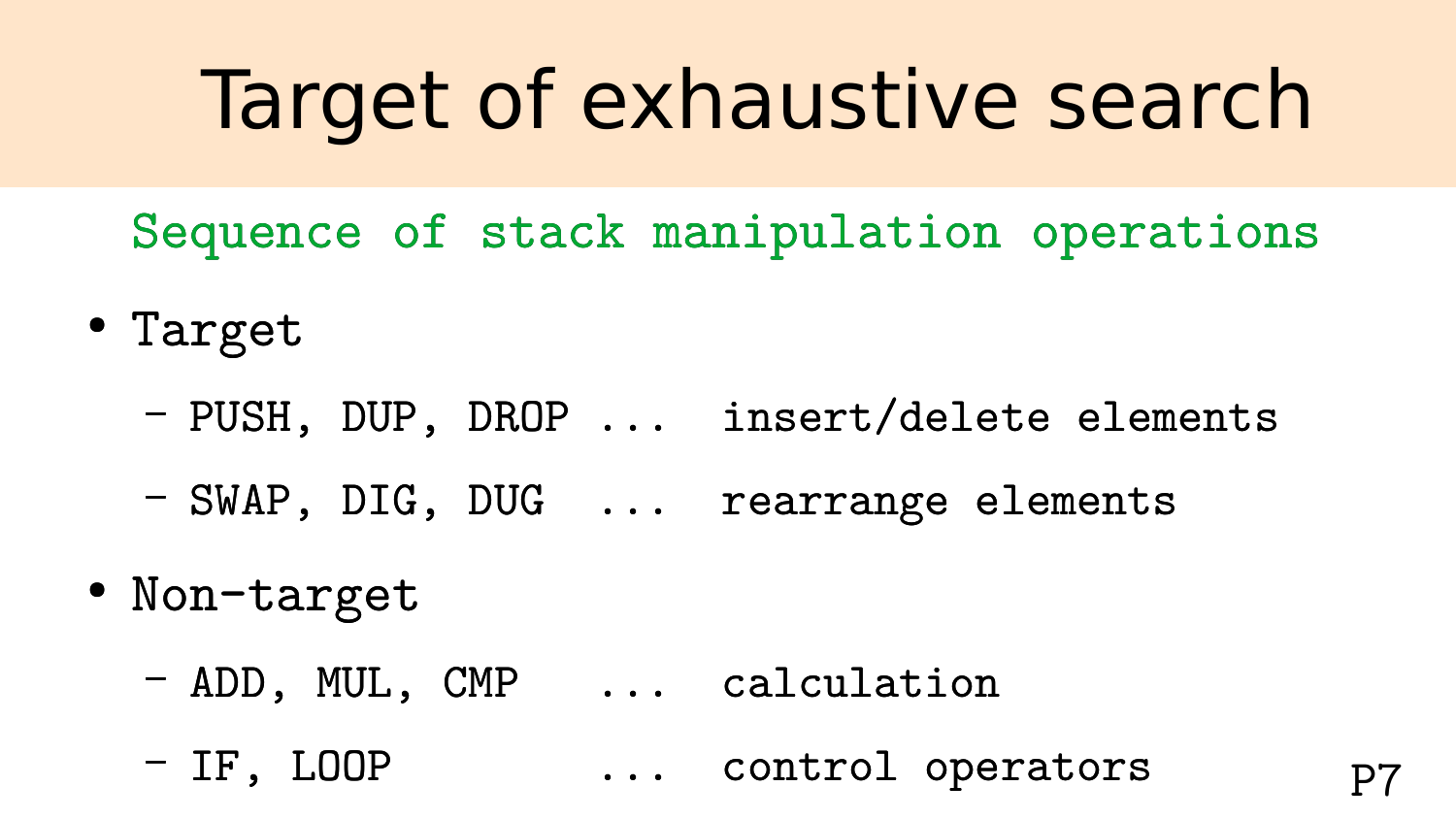# Stack manipulation function

- Stack manipulation operation sequence represents stack  $\rightarrow$  stack function
	- Symbolic execution result of stack
	- e.g.) { SWAP; DUP 1; DUG 2; } { DUP 2; }



● Find cheapest stack op seq which represents same function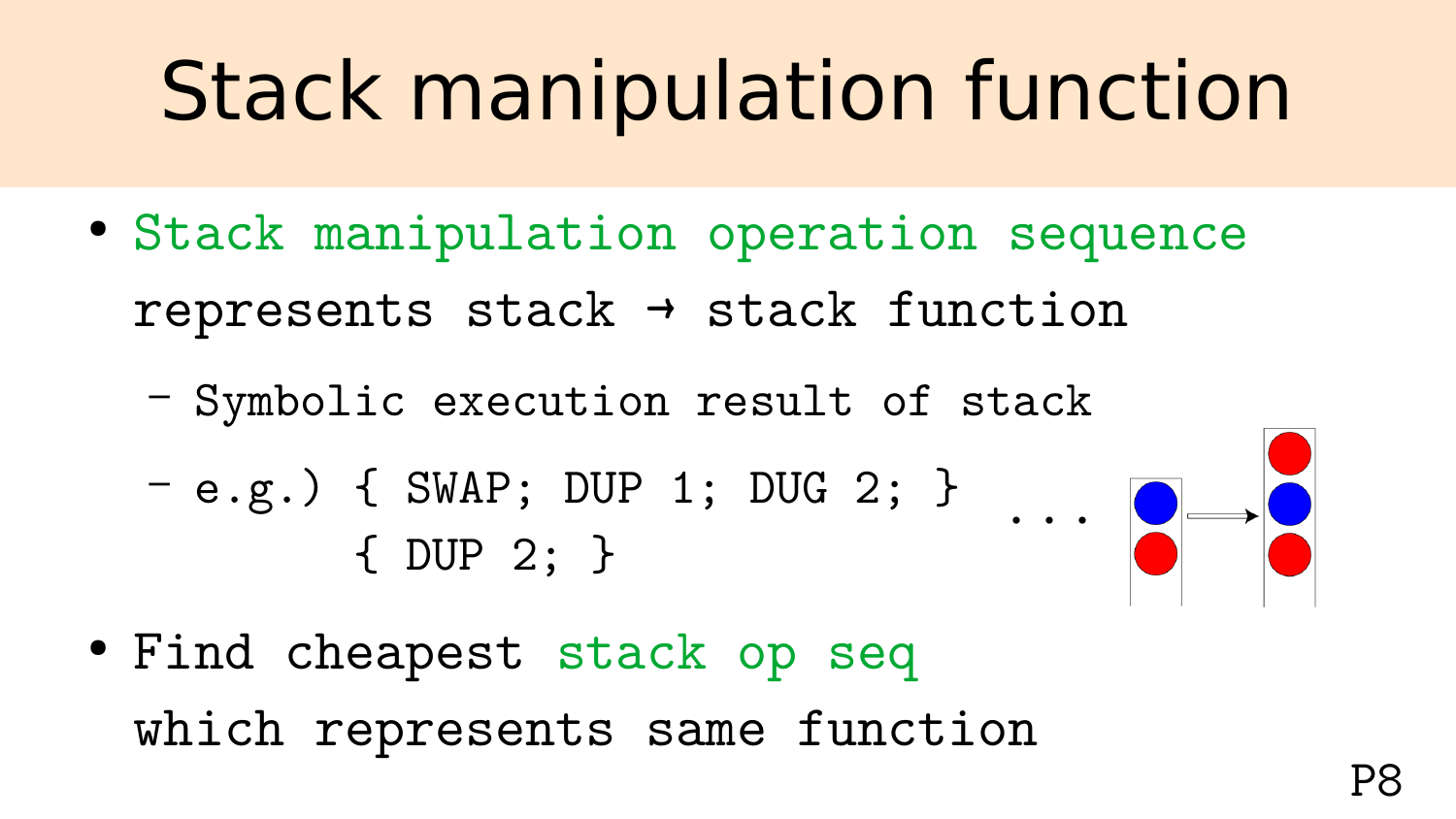## Exaustive Optimization using Dijkstra search

- Find best op with Dijkstra search
	- Cost of edge is `op size + op exec cost`

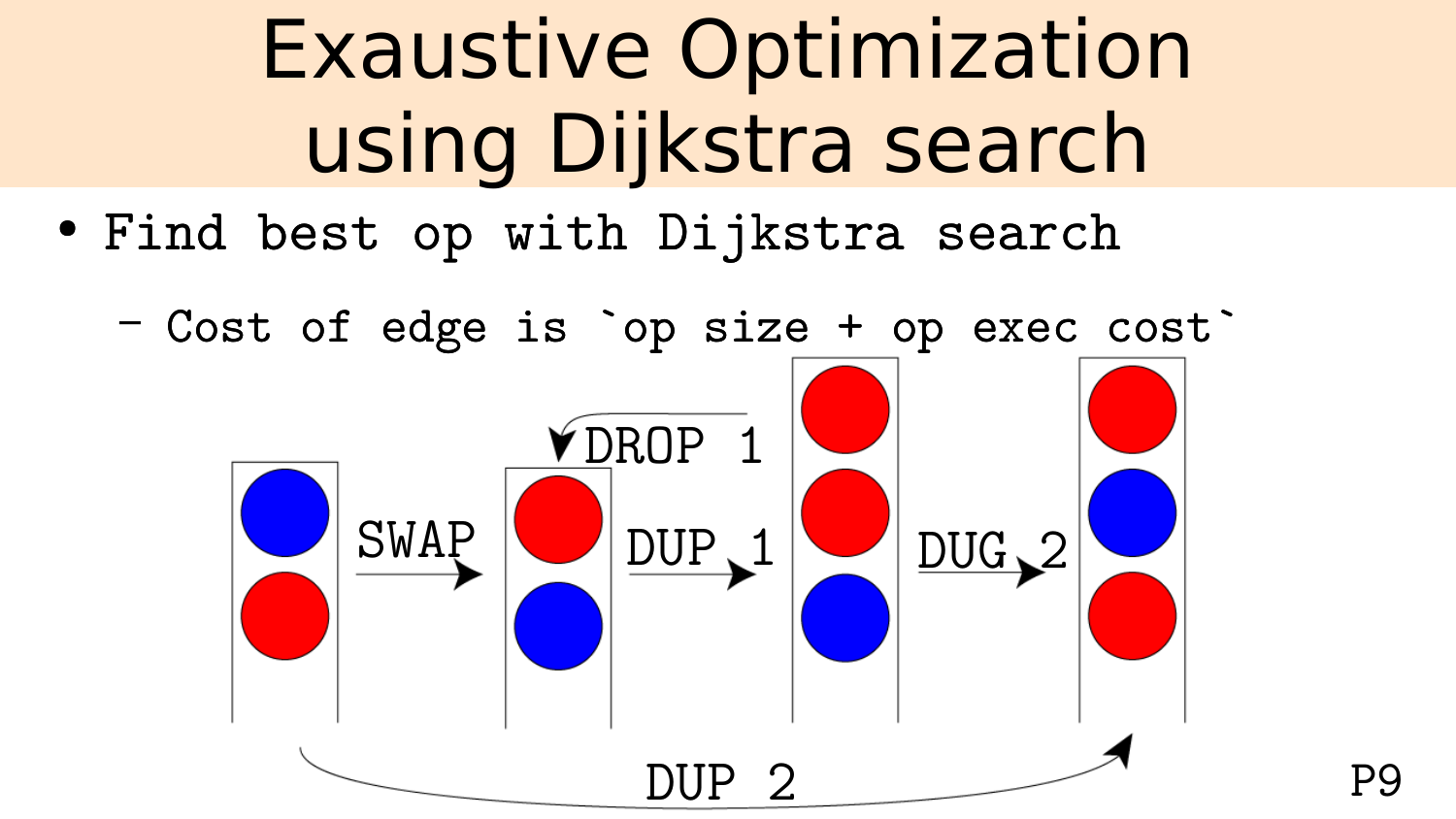### Computational Complexity of exhaustive search

- $\bullet$   $O(N^2 \log N)$  where  $N$  is "the num of nodes in graph"
- *N* is upper bounded by L := num\_of\_variable\_variations ^ max\_stack\_length
- We use L to prevent time-consuming optimization.
- Empirically, we set L to 10000.0
	- Every sampled contracts is optimized within 1[s].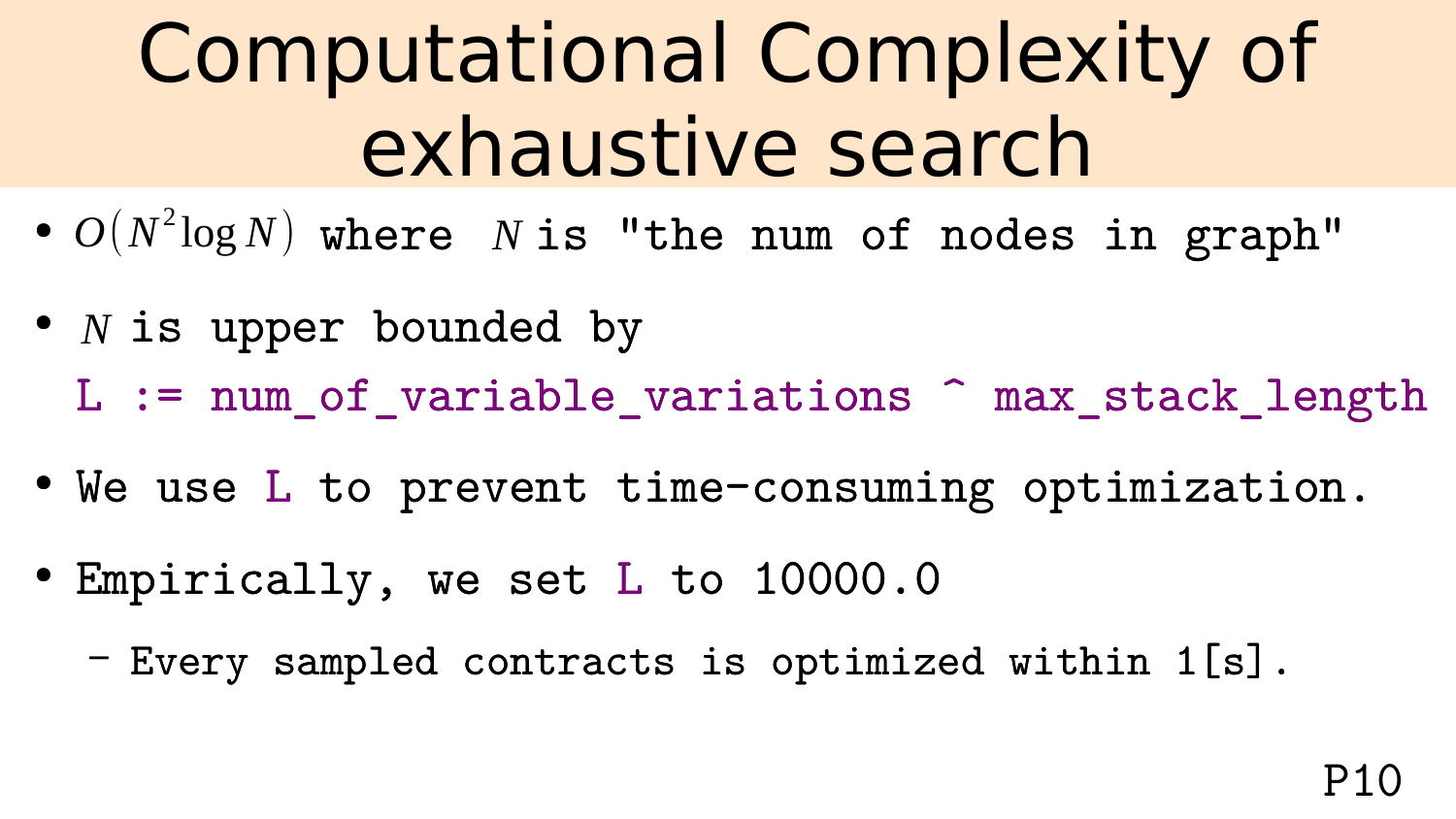## Special Case Optimization

- Drop-only op seq
	- Result stack is sub-sequence of start stack
	- e.g.) { SWAP; DROP; SWAP; DROP; … }
	- L is too big to optimize with exhaustive search. Instead, we use ad-hoc optimization.
	- Such unoptimized drop-only seq is generated from stack cleaning in function epilogue.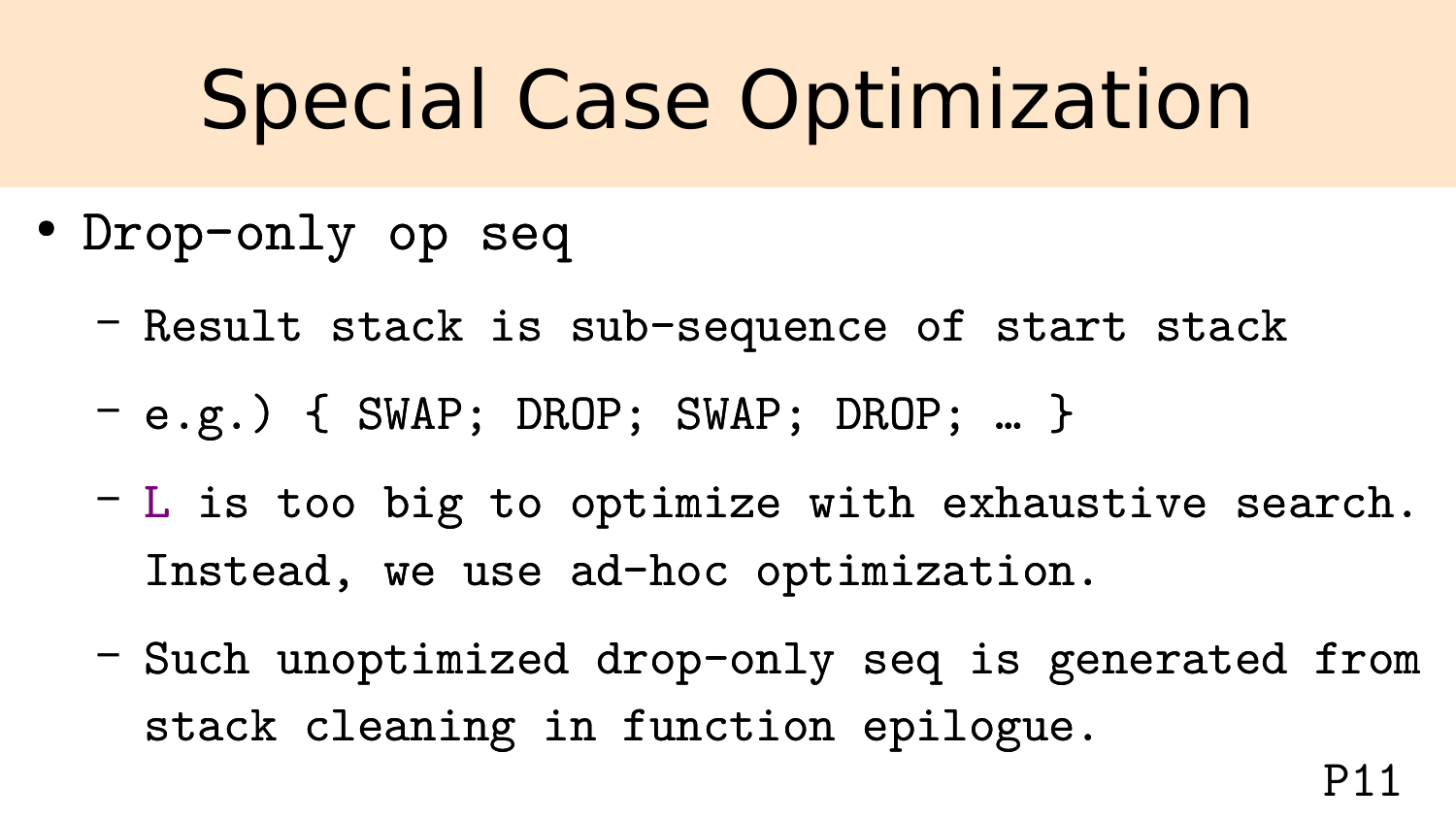### Result of optimized code size

### Contracts deployed in 2021-02-18 - 2022-02-17 Avg. size reduction is  $5\%$  / 243byte ( $\sim$  24 yen)



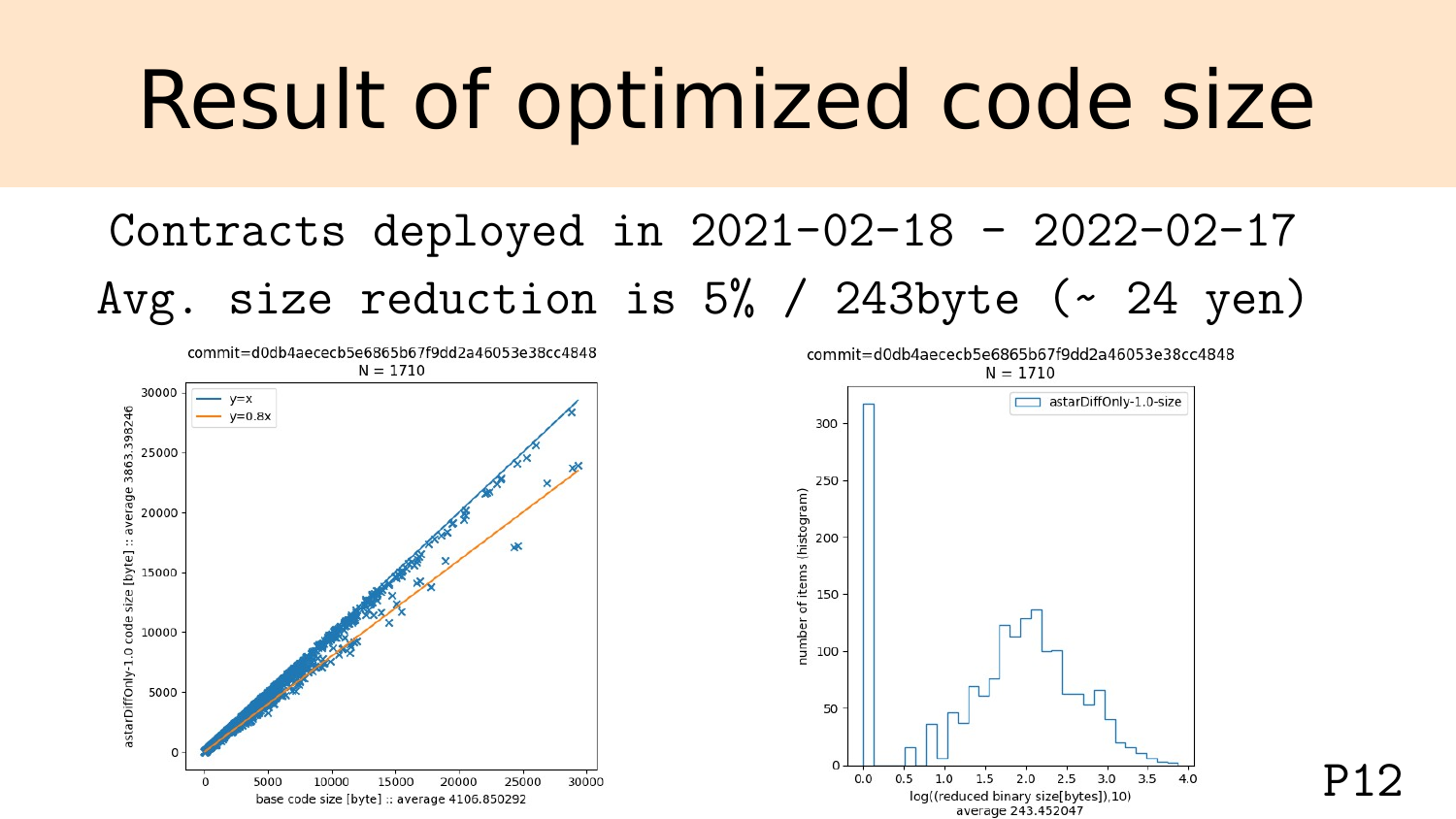### A\* search for faster optimization

- Dijkstra search
	- Search from the node whose cost(node) is the smallest.
- A\* search
	- Estimate score(node) which satisfies 0 <= score(node) <= actual\_distance(node,goal)
		- e.g.) solving maze  $\rightarrow$  score(node) := Manhattan distance to goal
	- Use cost(node) + score(node) instead of cost(node) for searching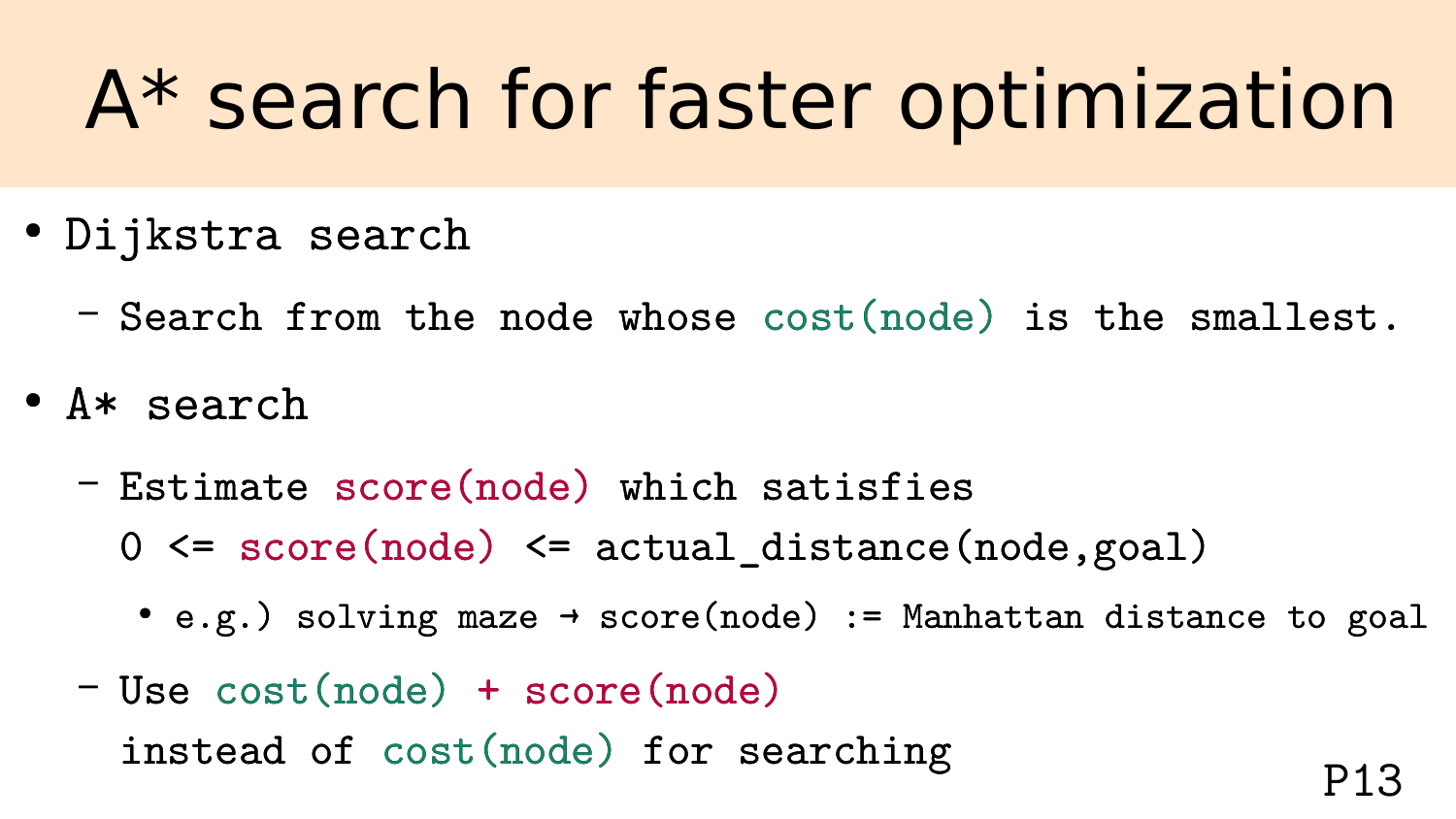Good score function for stack modification op seq

- Required number of PUSH operations
	- score(stack) :=  $size(set(goal) - set(stack)) * cost(PUSH)$
	- The vars appear in goal, and not appear in current stack, should be pushed.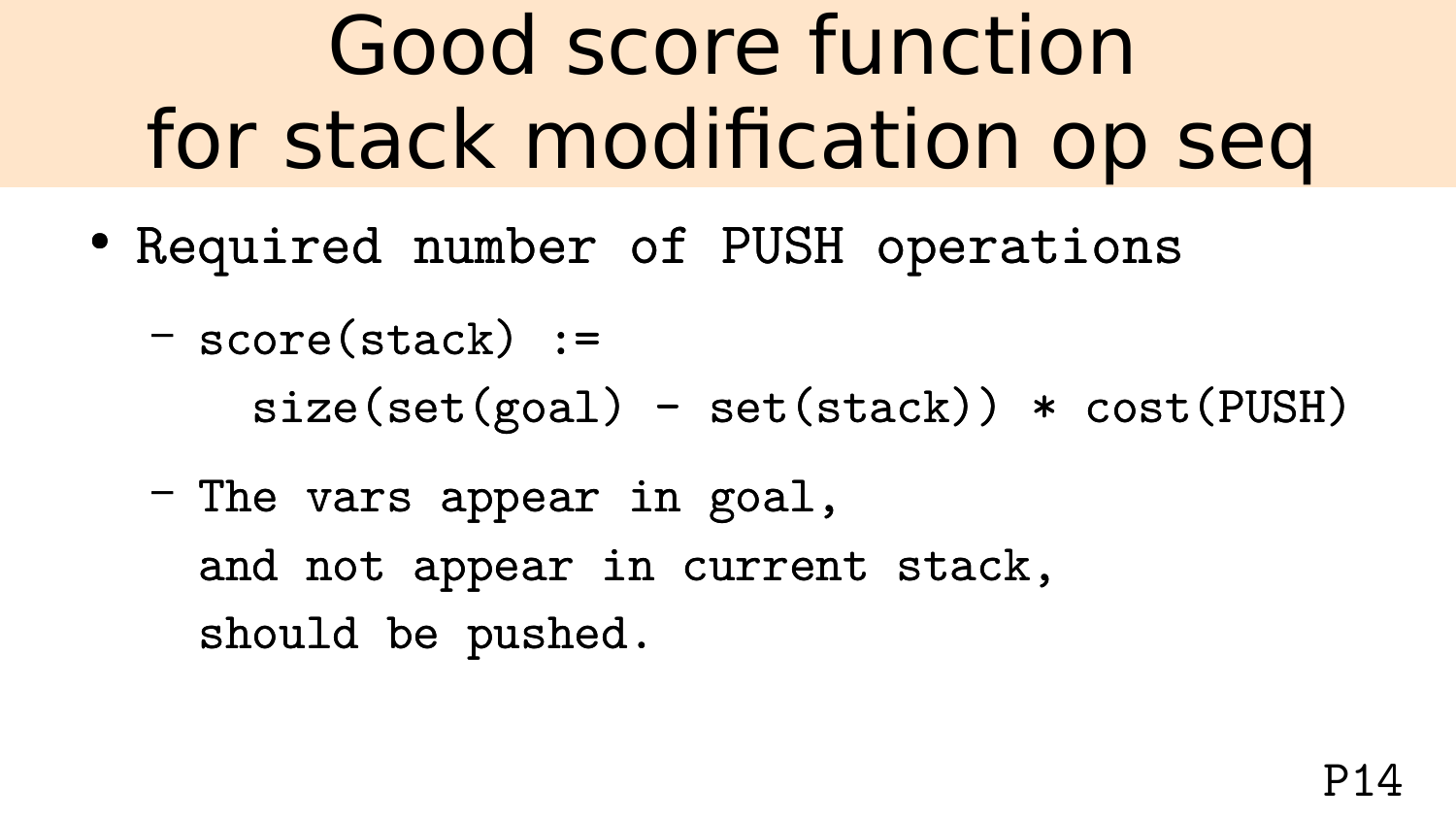### Result of Optimization Speed A\* v.s. Dijkstra



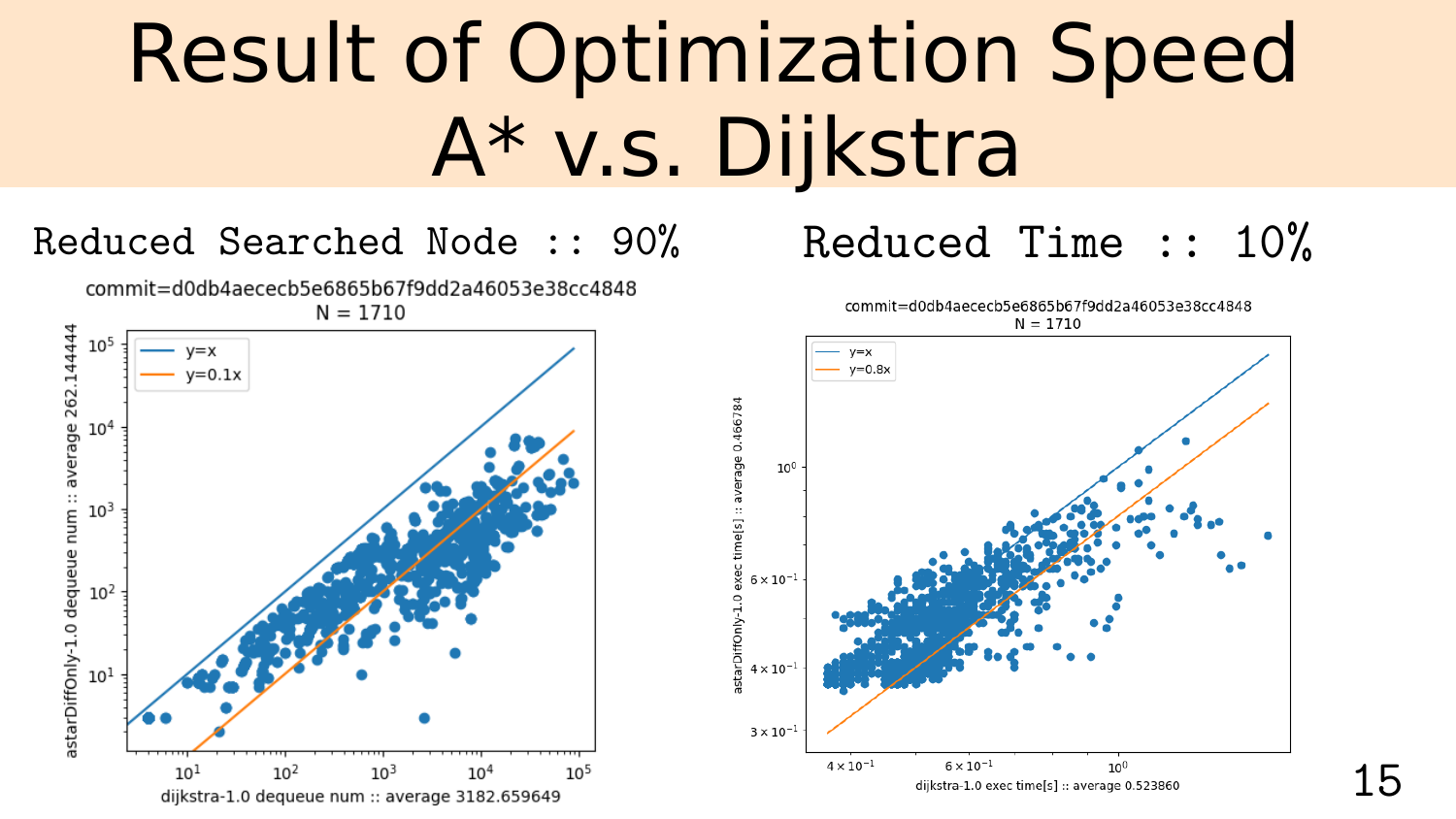### Summary

- Optz uses 3 types of optimizations, pattern matching, exhaustive search, and drop-only sequence.
- Optz reduces avg. 5% size of code.
- A\* reduces 10% of exhaustive search time.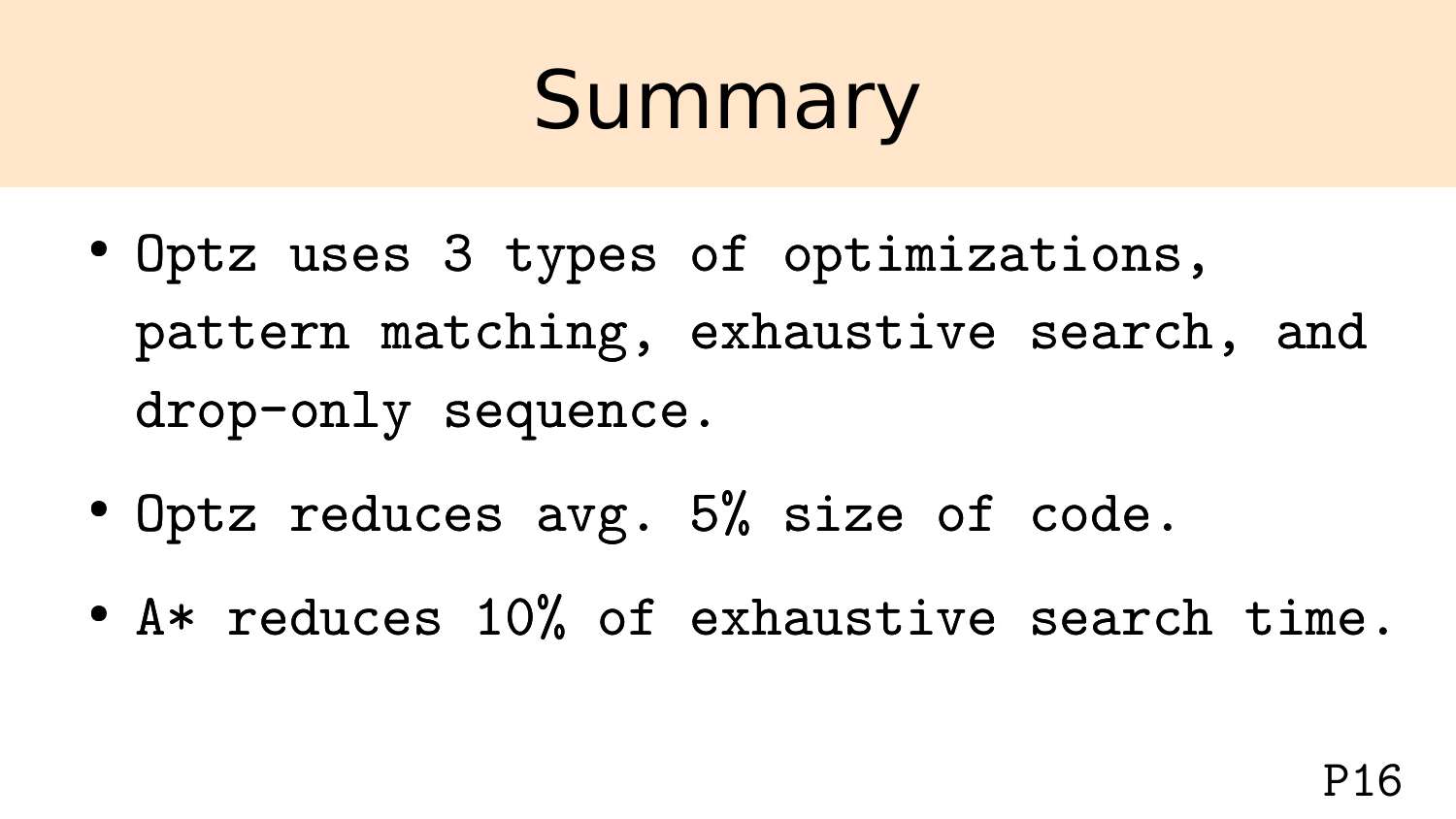## Appendix: Materials / References

- <https://dailambda.jp/optz/>
	- Blog post for optz
- <https://dailambda.jp/optz-js/>
	- Web interface for optz
- <https://gitlab.com/dailambda/scaml/-/blob/master/src/michelson/optimize.ml>
	- Source code of the optimizer part of optz
- <https://medium.com/hackernoon/optimizing-stack-manipulation-in-michelson-31ba7ff11a3a>

P17

– Source of the idea for using \*A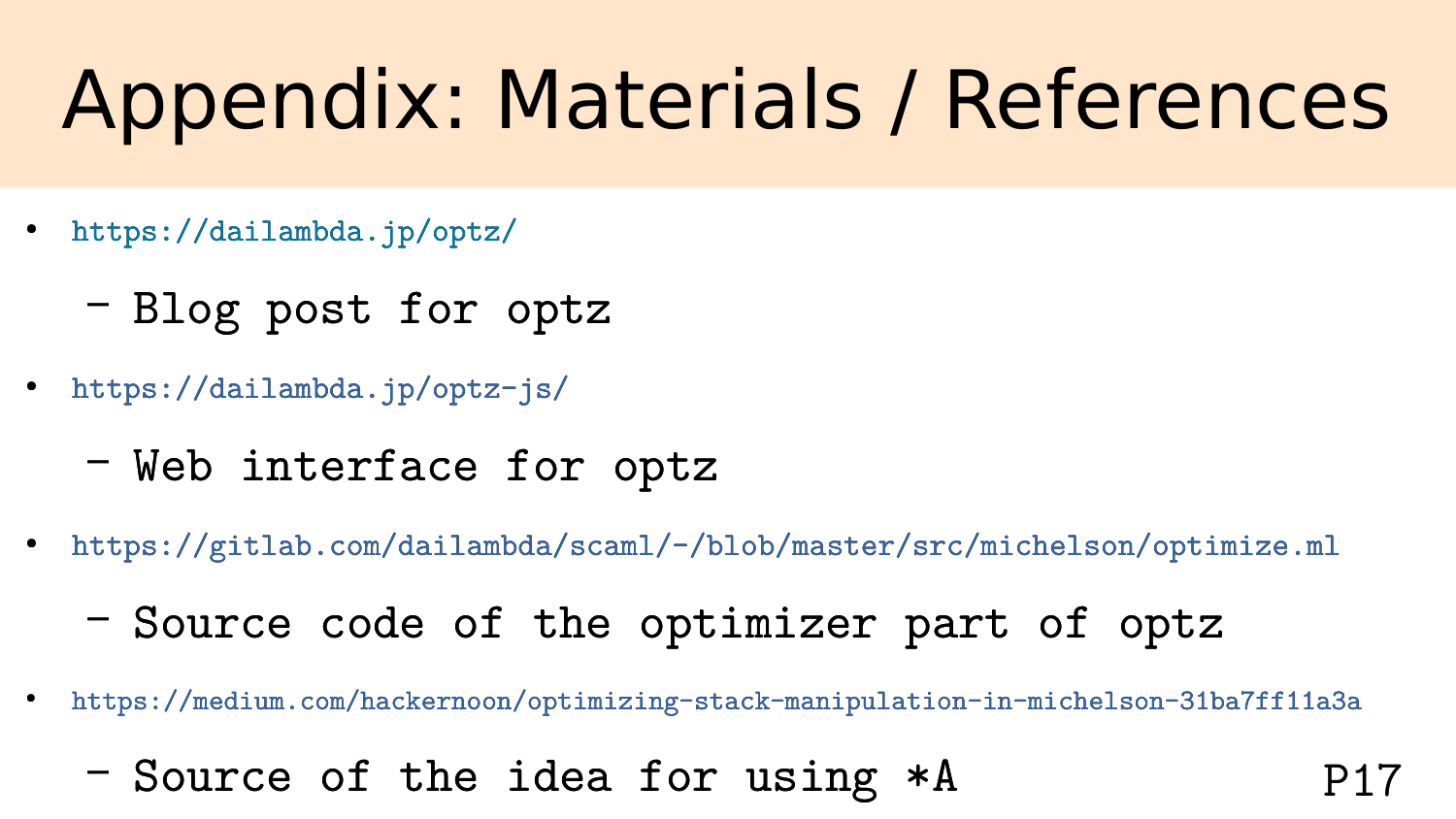## Appendix: score function with LCS

- Estimate with LCS
	- Good op sequence will preserve stack ordering

– score'(st) := let l = LCS(st,goal) in let push = |set(goal)-set(st)| in (len(st)-l) \* cost(DROP) + (len(goal)-push-l) \* cost(DUP) + push \* cost(PUSH)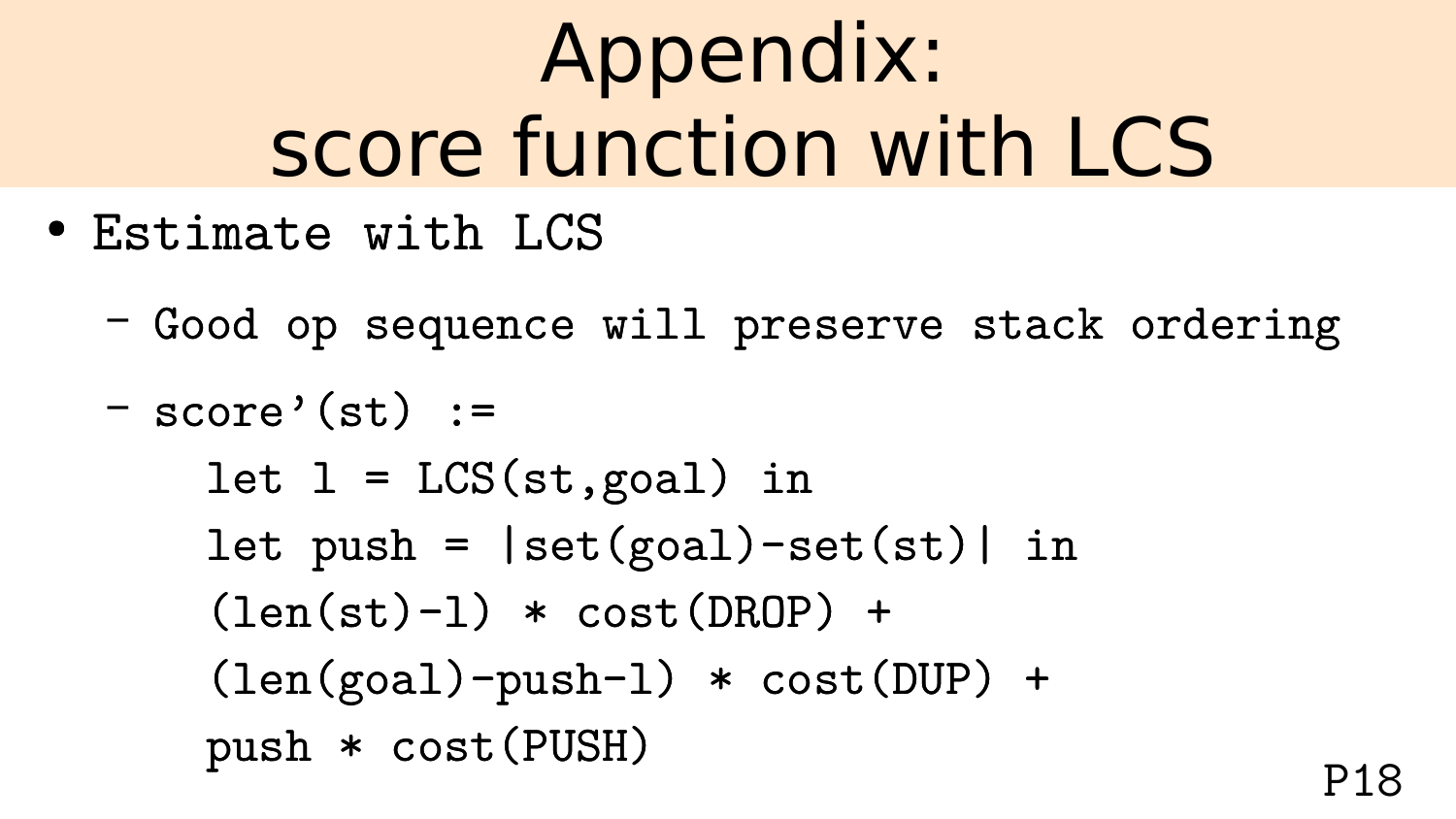# Appendix: LCS score v.s. PUSH diff only score

Reduced Searched Node :: 80% Reduced Time :: 0%





P19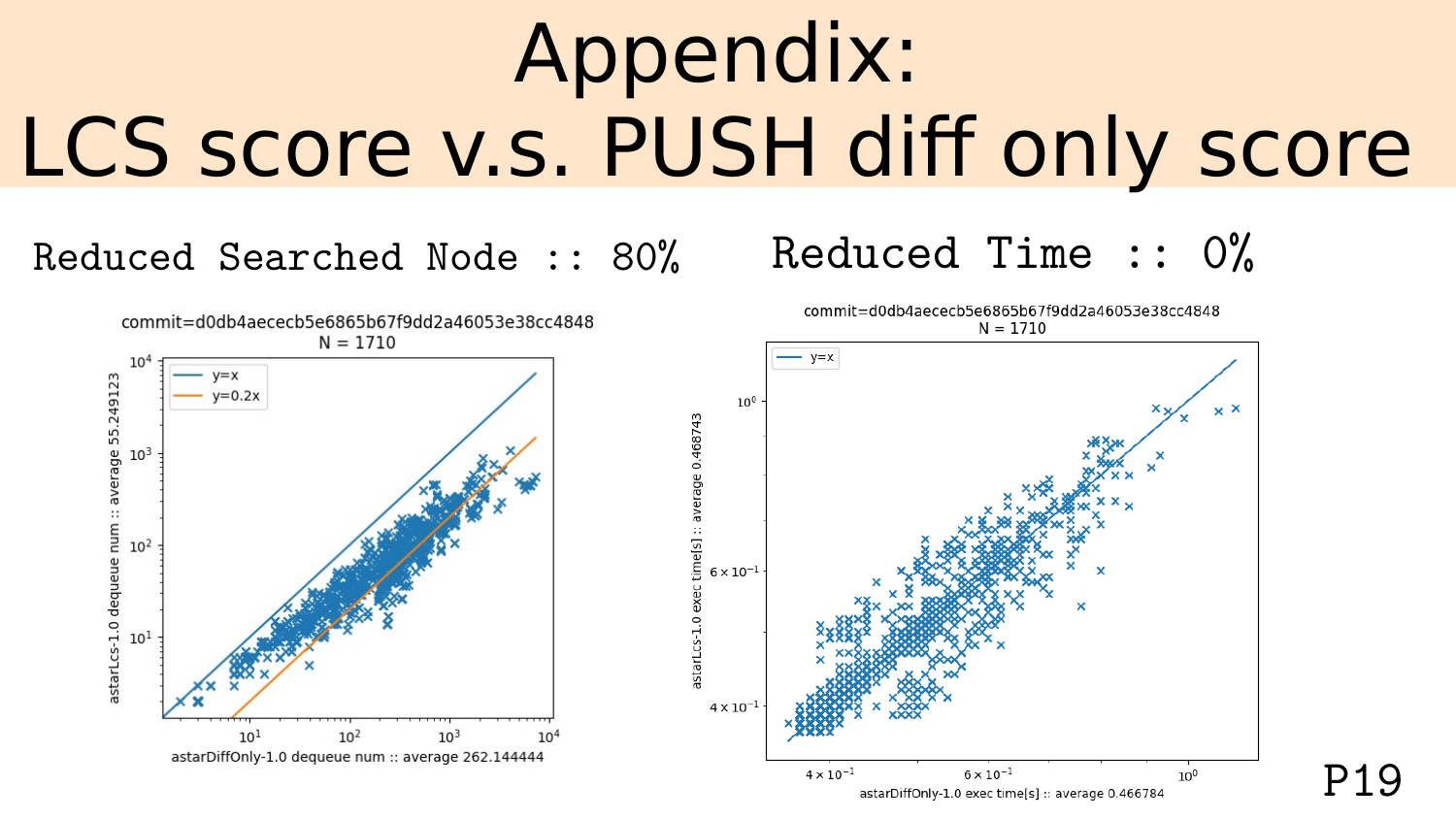# Appendix: Best parameter for stack limit L

commit=d0db4aececb5e6865b67f9dd2a46053e38cc4848

 $N = 1710$ 



Tested on  $L := 10000.0$ , 100000.0, 1000000.0

Execution time seems to be proportional to L.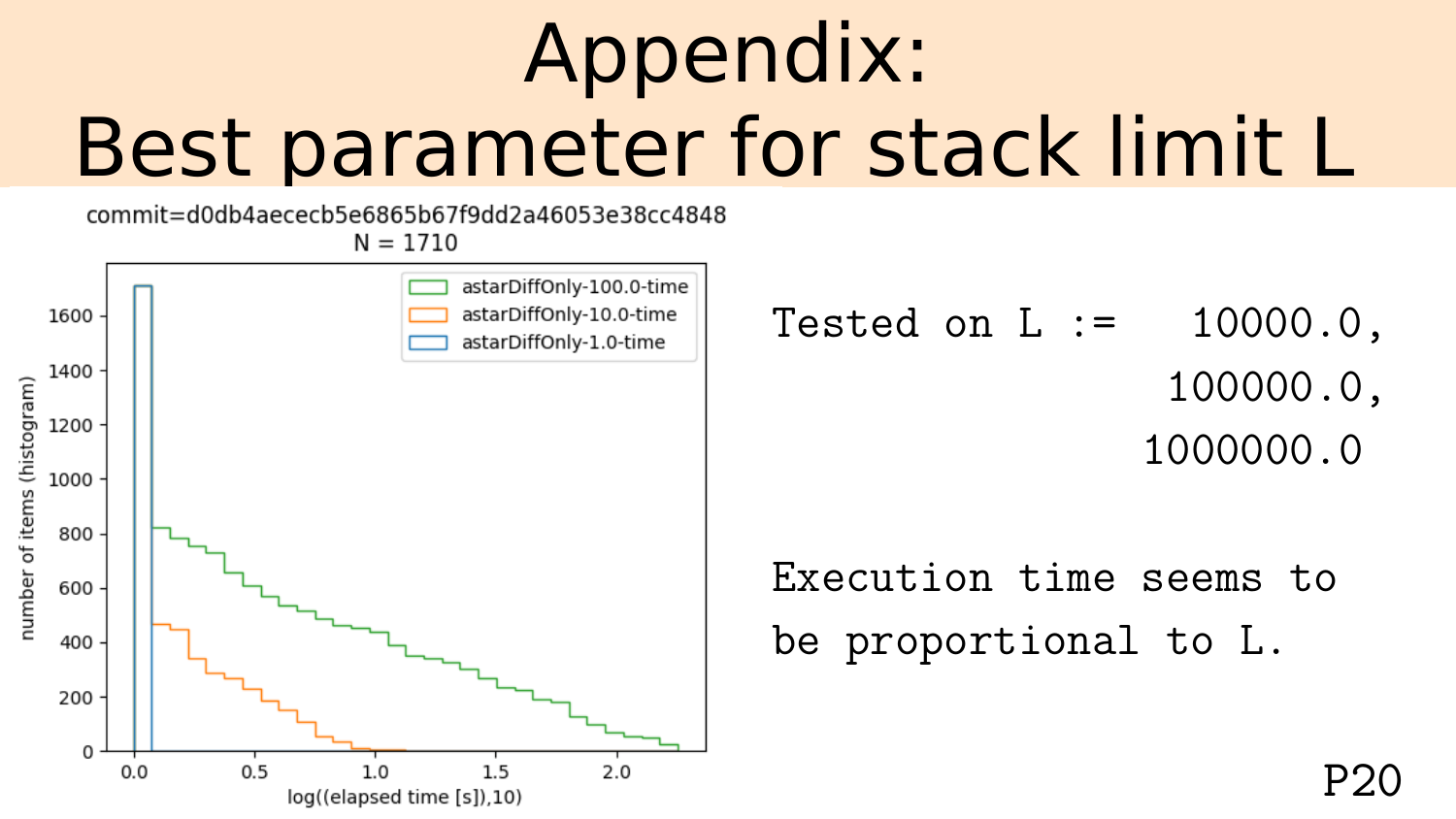# Appendix: Best parameter for stack limit L

commit=d0db4aececb5e6865b67f9dd2a46053e38cc4848



Increasing L scarcely reduces code size.

i.e.

Speeding up optimization is not so urgent.

P21